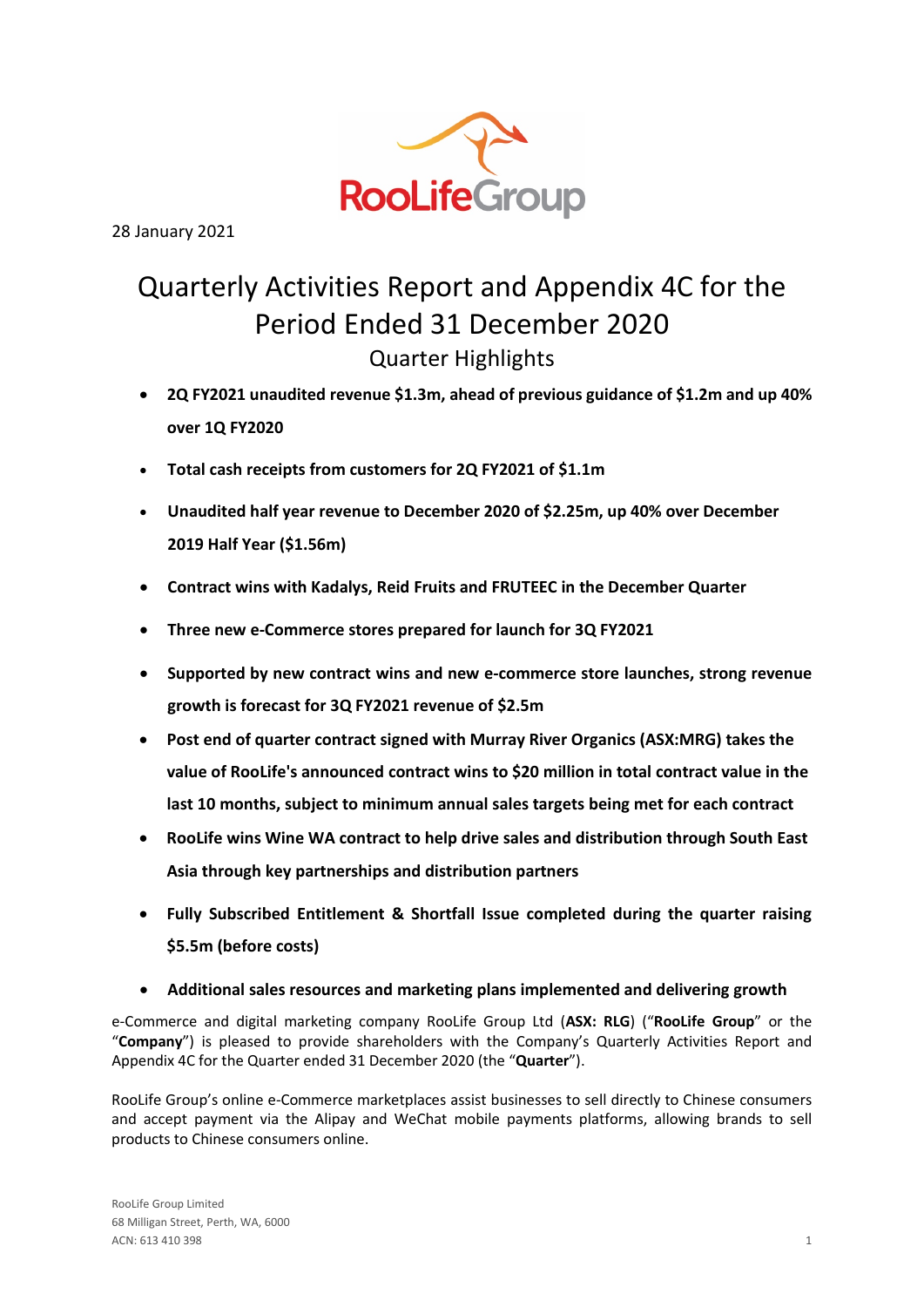The Company's contracted revenue consists of monthly services fees and expected product sales revenue which is accretive with the addition of each new contract.

## **Revenue Growth**

The Company achieved strong year-on-year revenue growth for 2Q FY2021 with unaudited revenue of \$1.3m which is 40% up from the prior corresponding period and ahead of previous guidance of \$1.2m.

Sales revenue is growing in line with internal expectation and allows the Company to forecast expected sales for the 3Q FY2021 with confidence.

The Company is expecting strong growth to continue through 3Q FY2021 driven by recent contract wins and e-Commerce store launches. RooLife is forecasting revenue of over 90% QoQ to \$2.5m for the current quarter.



*RooLife Growing Year-on-Year Quarterly Revenue Comparison FY2019 – FY2021*

## **Contract Wins**

During the December quarter the Company won new major contracts including being appointed as the exclusive Cross Border e-Commerce provider for China by **Ignite Growth Brands** to market and sell the French cosmetics brand **Kadalys**.

RooLife is responsible for all brand management, digital marketing and sales for the award-winning French cosmetic brand.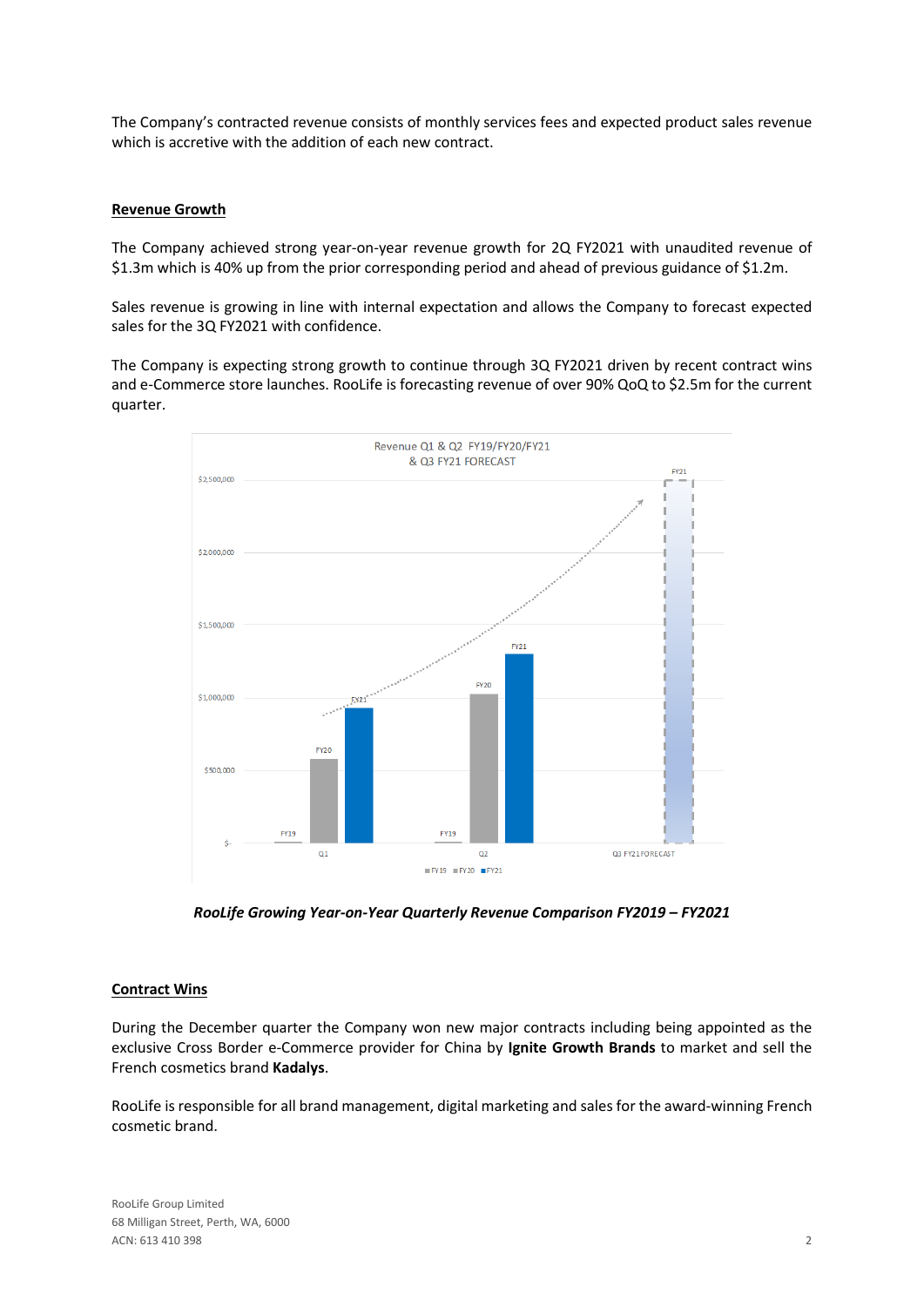

*RooLife taking Kadalys, Awarding Winning Organic Cosmetic Brand from France to China*

The Company was also engaged by Reid Fruit, one of Australia's largest cherry producers, to deliver digital marketing services for China, with RooLife providing all social media activity and e-Commerce promotion within WeChat and Little Red Book.



*The RooLife Reid Fruits WeChat mini app launched in China*

South America-based Especialistas en Negocios Internacionales FRUTEEC SAPI de CV appointed RooLife to market and sell its fresh produce in China and immediately following the end of the quarter, RooLife was appointed by ASX-listed Murray River Organics to market and sell its organic, natural and healthy food products.

RooLife is providing Murray River Organics brands existing general trade sales, including through Tmall Flagship store and major national retail chains in China **Costco, Ole** and **Alibaba's** grocery store chain, **Hema**.

The latest agreement takes the value of RooLife's announced contract wins to \$20 million in total contract value in the last 10 months, subject to minimum annual sales targets being met for each contract.

Additionally, during the Quarter RooLife Group was appointed by Wine WA to drive sales and distribution through SE Asia through key partnerships and distribution partners.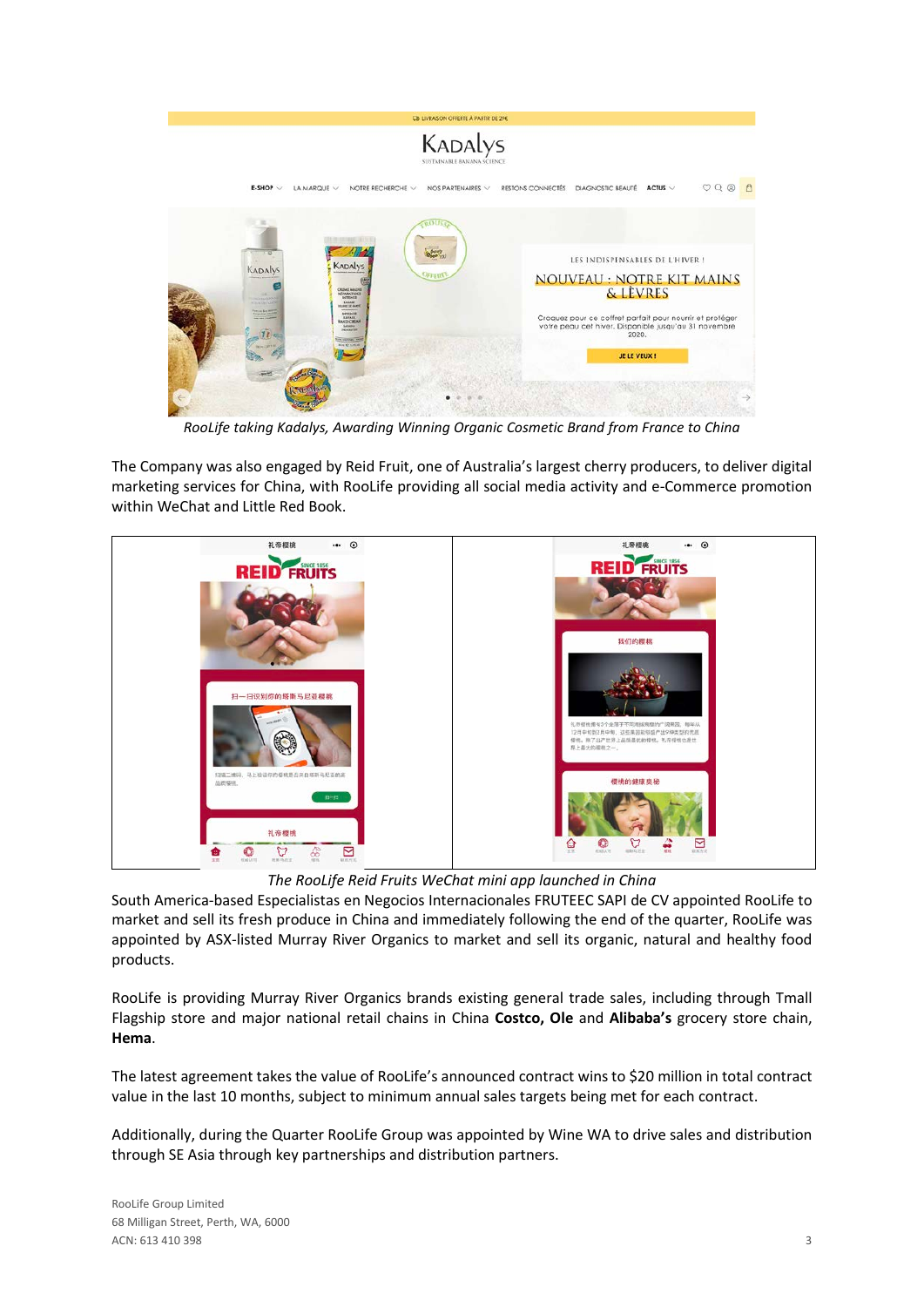RooLife's role is to drive sales and distribution through South East Asia for Western Australian wines via RooLife's digital marketing and channel building capabilities with the objective to drive purchases and ultimately visitations from South East Asian and Chinese tourists by providing an "Integrated Promotion and Fulfilment Solution" for Cellar Door Wine Purchases for when the International Borders reopen. RooLife receives service fees and commission on sale of products and as the project is in the early stages the Company is not able to yet determine the quantum of total expected sales revenue.

Through this project wineries from all Western Australian wine regions will be leveraging the RooLife e-Commerce Platform that provides real time payment through both WeChat and Alipay as well as the ability to capture clients at point of sale to build a fully integrated membership base to drive ongoing sales. This partnership leverages the technology, IP and platform that was rolled out at Perth Airport and provides the ability for ongoing sales in key regions of South East Asia through targeted marketing.

In the short term while International Borders remain closed the focus will be on the 1.4 million Chinese residents in Australia that have access to Alipay and We Chat Pay to pay direct at cellar doors.

Larry Jorgensen (CEO Wine WA) said he was excited about the partnership which is a 5 year plan for Wine WA to boost sales in key markets in South East Asia and significantly increasing visitation at cellar door once international travel recommences. An integral part of the project is for RooLife, through its technology platform and targeted marketing, to drive sales and engagement through key calendar of events for the Wine Industry.

"The first of these events is Pinot Picnic on 11<sup>th</sup> -14<sup>th</sup> February 2021 (coinciding with Chinese New Year) in the provision of marketing and live streaming into China and other South East Asian markets. During the event RooLife Group will be primarily responsible for driving sales of Pinot Hampers to be delivered to consumers' doors in Singapore and throughout Australia."

## **Store Launches and Sales Update**

The Company has now launched 5 Tmall online stores with a further 3 new stores set for launch in 3Q FY2021.

RooLife has continued to build out its China-side expertise focused on identifying products and brands in demand to align with its International brand selection with the aim to source, brand and sell direct-toconsumer products.



## **RECENT CONTRACT WINS CONTRIBUTING TO A STRONGLY GROWING REVENUE PROFILE**

*\* Subject to minimum annual sales targets being met for each contract.*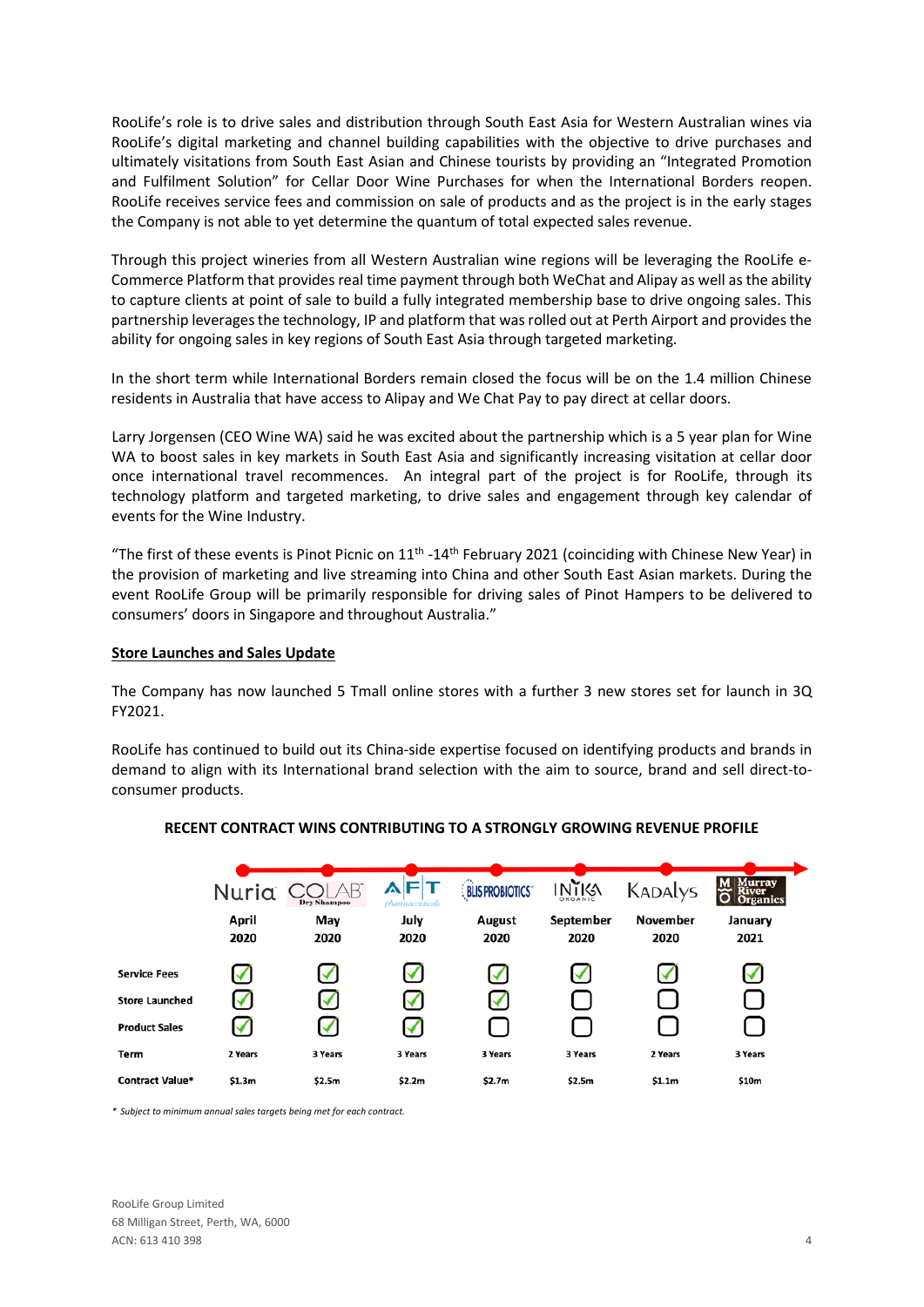RooLife is seeing strong demand for health and well-being and food products in China and is working on direct-to-consumer opportunities in China for a range of produce and healthy foods with the Ministry of Commerce confirming that China imported US\$124.4 billion worth of food in the first nine months of this year, which is up 13.3 percent from the same period last year<sup>1</sup>.

The Company continues to expand its products range and global reach marketing and selling products from New Zealand, USA, UK, France, South American and Australian providing business & brand representation in China.

80+% of RooLife's China revenue is generated from brands from outside Australia with RooLife's expected Quarter on Quarter growth for the December Quarter expected to accelerate in the March quarter.



## **Corporate and Financial Position**

Revenue for the December quarter was \$1.3m with cash receipts totalling \$1.15m consisting of \$1.07m in receipts from customers and Government grants totalling \$85k.

During the quarter the Company completed a non-renounceable entitlement issue and shortfall offer to shareholders raising \$5,492,518.

Payments for staff costs in the quarter were \$1,008k, up from the prior quarter as the Company built out its business development team and implemented its sales growth plan as set out in the Company's nonrenounceable entitlement issue prospectus. In addition, this included bonus payments made for achievement of revenue targets related to the previous financial year.

Increased investment made in sales resources both nationally and internationally supported by increased marketing and advertising is starting to show strong returns and is expected to contribute to revenue growth in the subsequent quarters.

This provides the Company confidence in forecasting strong revenue growth for the remainder of the year as the additional sales focus delivers the expected outcomes.

The Company closed the quarter with cash and equivalents of \$5.125m and receivables (net of payables) of \$510k.

Admin and Corporate costs were \$253k in the December quarter.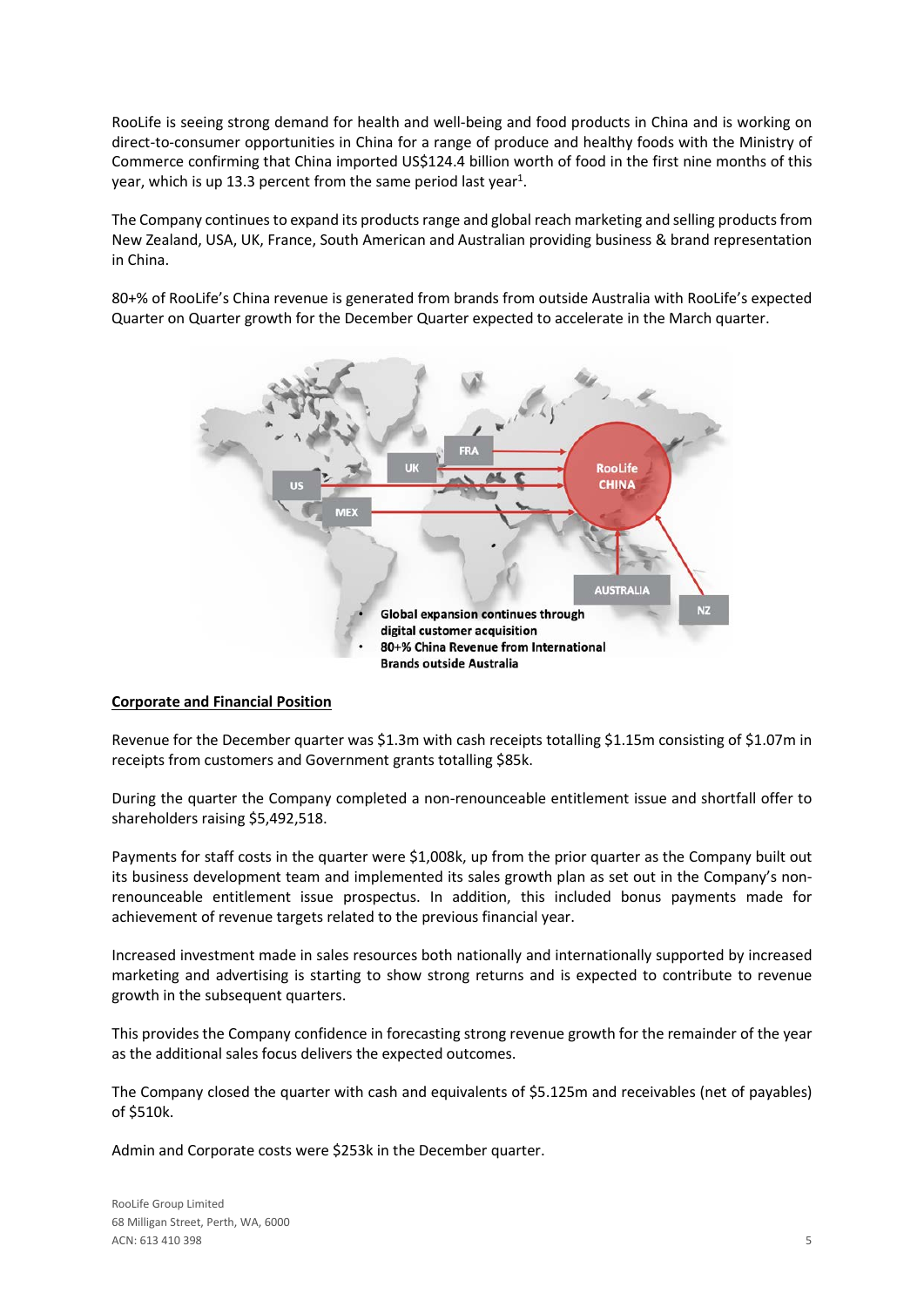Attached is the Appendix 4C for the FY20 December Quarter including reporting of payments to related parties as disclosed at Item 6 showing payments to Directors for agreed services/fee and salary arrangements split as follows:

Fees paid to Non-Executive Directors were \$42,157.

Fees paid to Executive Directors during the Quarter totalled \$439,848 consisting of salary of \$190,321 and bonus payments of \$249,527 for achievement of targets from the prior financial year.

Payments totalling \$55,000 were made to Murcia Pestell Hillard Pty Ltd, a company related to Mr. Grant Pestell, for the provision of legal services.

## **ENDS**

*1. Source: www.shine.cn/news/nation/2011079314/*

## **Issued by**: RooLife Group Ltd. **Authorised by:** The Board of RooLife Group Ltd

For further information, please visit the RooLife Group website at www.roolifegroup.com.au or contact:

Bryan Carr Managing Director Ph: +61 8 6444 1702 Email: [ir@roolifegroup.com.au](mailto:ir@roolifegroup.com.au) Peter Nesveda Corporate Affairs & International Investor Relations Ph: +61 3 9504 8420 or +61 412 357 375 Email: [peter@intuitiveaustralia.com.au](mailto:peter@intuitiveaustralia.com.au)

### **About RooLife Group Ltd (ASX:RLG)**

The RooLife Group of companies provides fully integrated digital marketing and customer acquisition services focusing on driving online sales of products and services for its clients. With a key focus on driving sales in Australia and China the company's online e-Commerce marketplace assists businesses to sell directly to Chinese consumers and accept payment via the Alipay mobile payments platforms. RooLife's key positioning is about knowing and remaining connected with Chinese consumers, allowing brands to continually sell products to Chinese consumers based on their profiles and purchasing *behaviours.*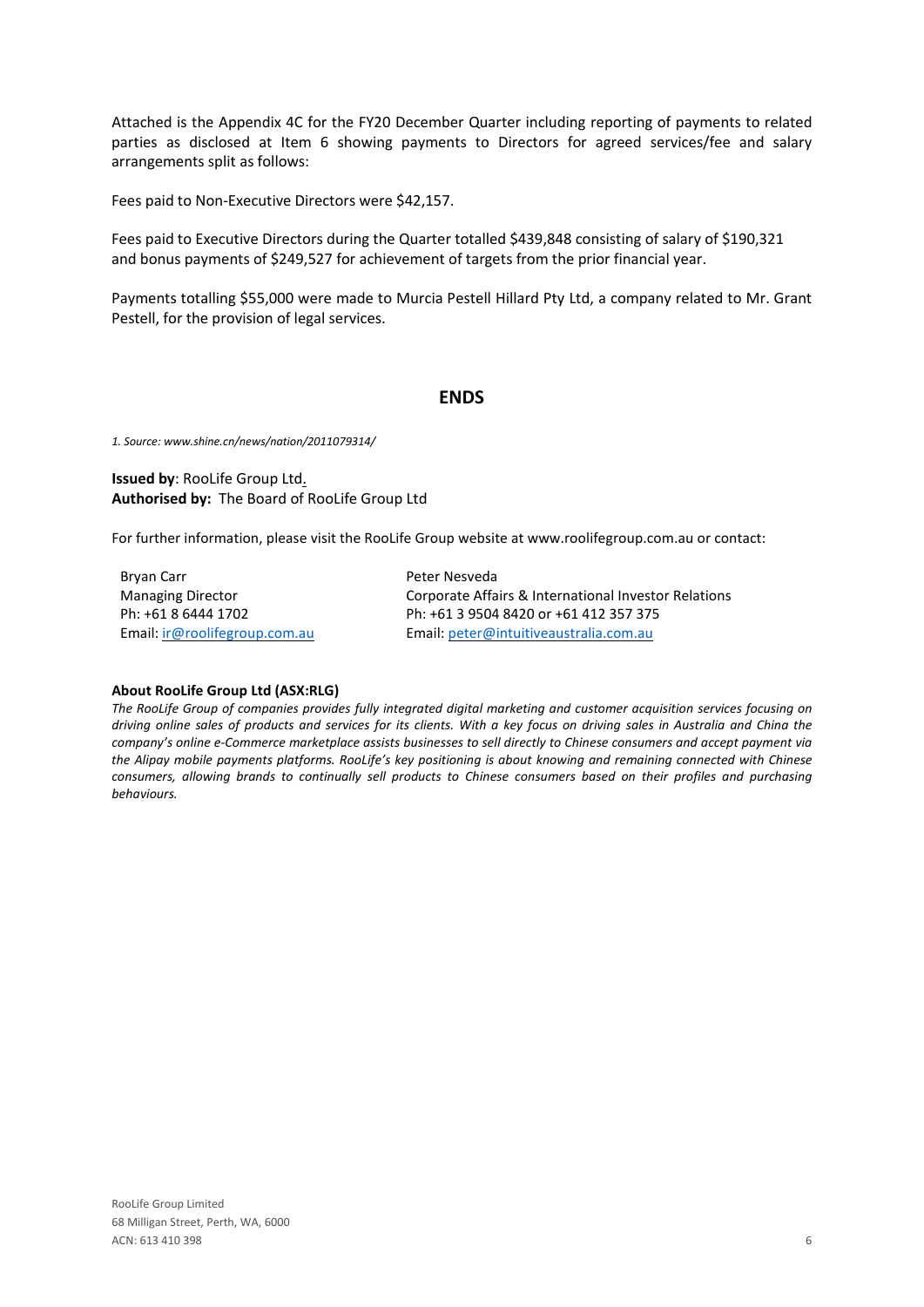# **Appendix 4C**

# **Quarterly cash flow report for entities subject to Listing Rule 4.7B**

## **Name of entity**

Roolife Group Limited

**ABN Quarter ended ("current quarter")**

14 613 410 398 31 DECEMBER 2020

|     | <b>Consolidated statement of cash flows</b>         | <b>Current quarter</b><br>\$A'000 | Year to date<br>(6 months)<br>\$A'000 |
|-----|-----------------------------------------------------|-----------------------------------|---------------------------------------|
| 1.  | Cash flows from operating activities                |                                   |                                       |
| 1.1 | Receipts from customers                             | 1,067                             | 1,667                                 |
| 1.2 | Payments for                                        |                                   |                                       |
|     | research and development<br>(a)                     | (23)                              | (23)                                  |
|     | (b)<br>product manufacturing and operating<br>costs | (747)                             | (1, 190)                              |
|     | advertising and marketing<br>(c)                    | (439)                             | (589)                                 |
|     | leased assets<br>(d)                                |                                   |                                       |
|     | staff costs<br>(e)                                  | (1,008)                           | (1,702)                               |
|     | (f)<br>administration and corporate costs           | (253)                             | (367)                                 |
| 1.3 | Dividends received (see note 3)                     |                                   |                                       |
| 1.4 | Interest received                                   | 4                                 | 5                                     |
| 1.5 | Interest and other costs of finance paid            |                                   |                                       |
| 1.6 | Income taxes paid                                   |                                   |                                       |
| 1.7 | Government grants and tax incentives                | 85                                | 313                                   |
| 1.8 | Other (provide details if material)                 | (65)                              | (180)                                 |
| 1.9 | Net cash from / (used in) operating<br>activities   | (1, 379)                          | (2,066)                               |

|     |     | Cash flows from investing activities |     |  |
|-----|-----|--------------------------------------|-----|--|
| 2.1 |     | Payments to acquire:                 |     |  |
|     | (a) | entities                             |     |  |
|     | (b) | businesses                           |     |  |
|     | (C) | property, plant and equipment        | (3) |  |
|     | (d) | investments                          |     |  |
|     | (e) | intellectual property                |     |  |
|     | (†) | other non-current assets             | -   |  |

ASX Listing Rules Appendix 4C (01/12/19) Page 1 + See chapter 19 of the ASX Listing Rules for defined terms.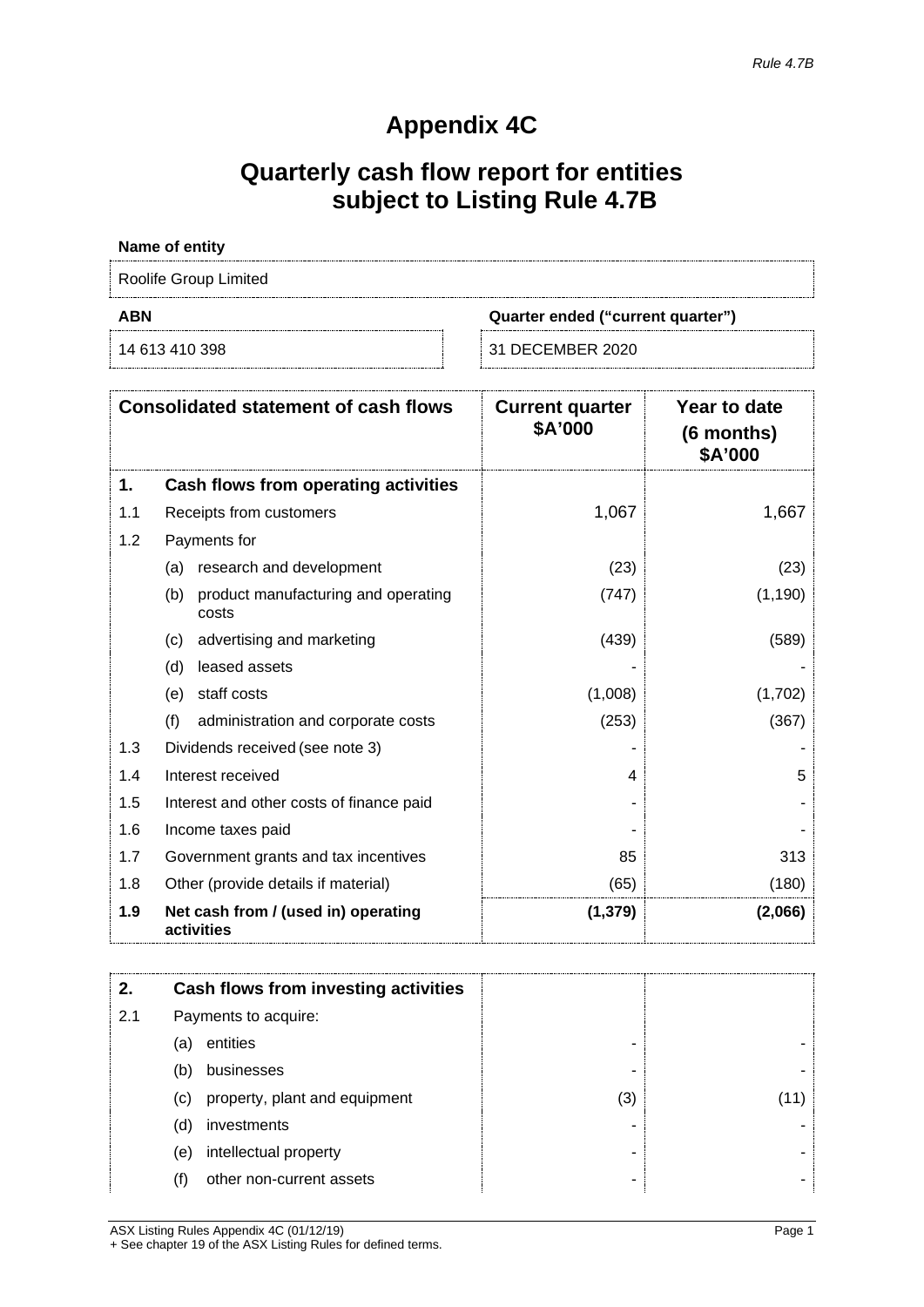|     | <b>Consolidated statement of cash flows</b>       | <b>Current quarter</b><br>\$A'000 | Year to date<br>$(6$ months)<br>\$A'000 |
|-----|---------------------------------------------------|-----------------------------------|-----------------------------------------|
| 2.2 | Proceeds from disposal of:                        |                                   |                                         |
|     | entities<br>(a)                                   |                                   |                                         |
|     | (b)<br>businesses                                 |                                   |                                         |
|     | property, plant and equipment<br>(c)              |                                   |                                         |
|     | (d)<br>investments                                |                                   |                                         |
|     | intellectual property<br>(e)                      |                                   |                                         |
|     | (f)<br>other non-current assets                   |                                   |                                         |
| 2.3 | Cash flows from loans to other entities           |                                   |                                         |
| 2.4 | Dividends received (see note 3)                   |                                   |                                         |
| 2.5 | Other (provide details if material)               | 35                                | 67                                      |
| 2.6 | Net cash from / (used in) investing<br>activities | 32                                | 56                                      |

| 3.   | Cash flows from financing activities                                                          |       |       |
|------|-----------------------------------------------------------------------------------------------|-------|-------|
| 3.1  | Proceeds from issues of equity securities<br>(excluding convertible debt securities)          | 5,493 | 6,259 |
| 3.2  | Proceeds from issue of convertible debt<br>securities                                         |       |       |
| 3.3  | Proceeds from exercise of options                                                             |       |       |
| 3.4  | Transaction costs related to issues of<br>equity securities or convertible debt<br>securities | (409) | (468) |
| 3.5  | Proceeds from borrowings                                                                      |       |       |
| 3.6  | Repayment of borrowings                                                                       |       |       |
| 3.7  | Transaction costs related to loans and<br>borrowings                                          |       |       |
| 3.8  | Dividends paid                                                                                |       |       |
| 3.9  | Other (provide details if material)                                                           |       |       |
| 3.10 | Net cash from / (used in) financing<br>activities                                             | 5,084 | 5,791 |

|     | Net increase / (decrease) in cash and<br>cash equivalents for the period |         |       |
|-----|--------------------------------------------------------------------------|---------|-------|
| 4.1 | Cash and cash equivalents at beginning of<br>period                      | 1,390   | 1,343 |
| 4.2 | Net cash from / (used in) operating<br>activities (item 1.9 above)       | (1,379) |       |
| 4.3 | Net cash from / (used in) investing activities<br>(item 2.6 above)       | 32      | 56    |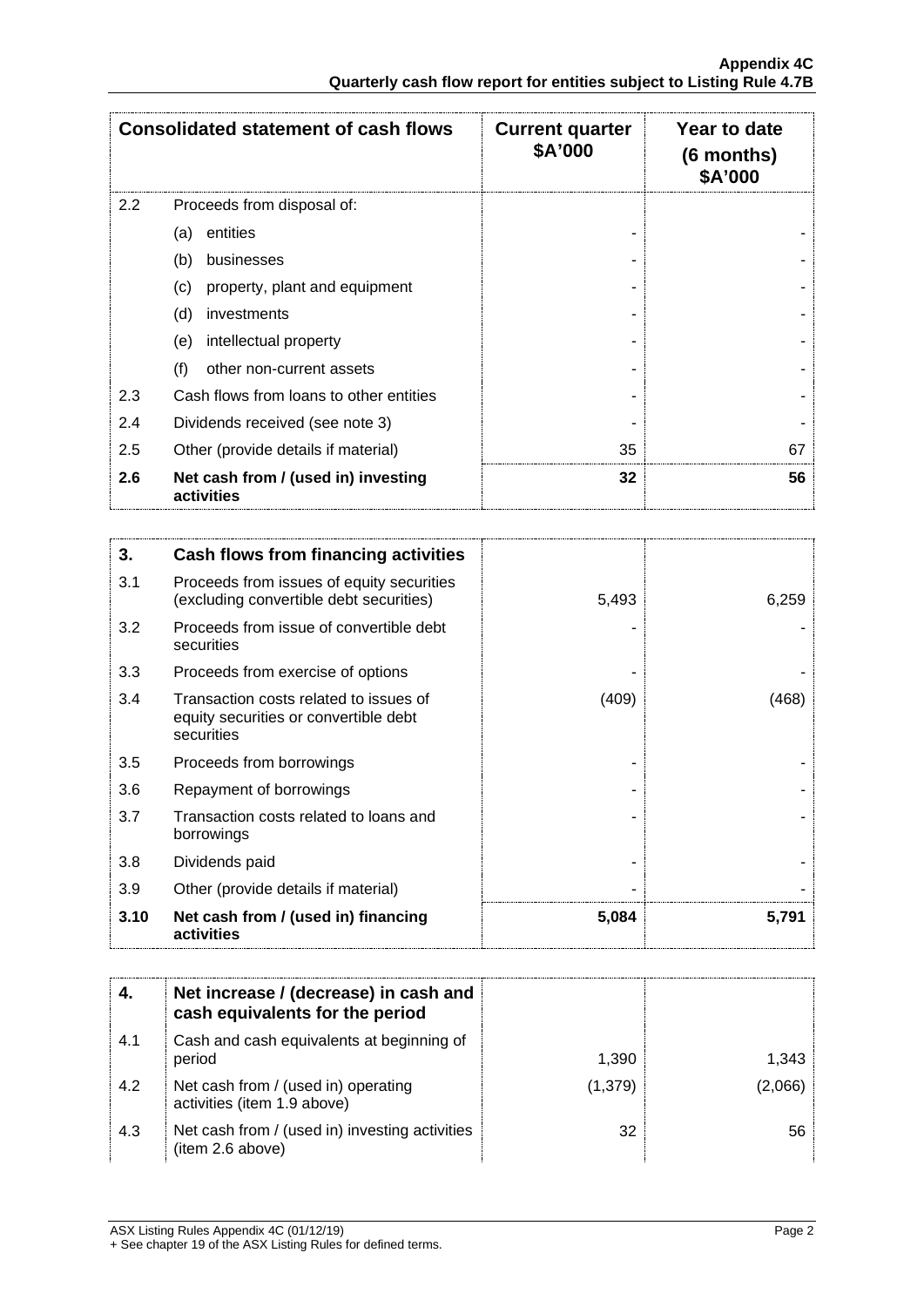| Consolidated statement of cash flows |                                                                     | <b>Current quarter</b><br><b>\$A'000</b> | Year to date<br>(6 months)<br><b>\$A'000</b> |
|--------------------------------------|---------------------------------------------------------------------|------------------------------------------|----------------------------------------------|
| 4.4                                  | Net cash from / (used in) financing activities<br>(item 3.10 above) | 5.084                                    | 5.791                                        |
| 4.5                                  | Effect of movement in exchange rates on<br>cash held                |                                          |                                              |
| 4.6                                  | Cash and cash equivalents at end of<br>period                       | 5.125                                    |                                              |

| 5.  | Reconciliation of cash and cash<br>equivalents<br>at the end of the quarter (as shown in the<br>consolidated statement of cash flows) to the<br>related items in the accounts | <b>Current quarter</b><br>\$A'000 | <b>Previous quarter</b><br>\$A'000 |
|-----|-------------------------------------------------------------------------------------------------------------------------------------------------------------------------------|-----------------------------------|------------------------------------|
| 5.1 | Bank balances                                                                                                                                                                 | 5.125                             | 1.390                              |
| 5.2 | Call deposits                                                                                                                                                                 |                                   |                                    |
| 5.3 | <b>Bank overdrafts</b>                                                                                                                                                        |                                   |                                    |
| 5.4 | Other (provide details)                                                                                                                                                       |                                   |                                    |
| 5.5 | Cash and cash equivalents at end of<br>quarter (should equal item 4.6 above)                                                                                                  | 5.125                             | <b>1.39P</b>                       |

## **6. Payments to related parties of the entity and their associates**

| <b>Current quarter</b><br>\$A'000 |                  |
|-----------------------------------|------------------|
|                                   | 537 <sup>1</sup> |
|                                   |                  |

- 6.1 Aggregate amount of payments to related parties and their associates included in item 1
- 6.2 Aggregate amount of payments to related parties and their associates included in item 2

Note: if any amounts are shown in items 6.1 or 6.2, your quarterly activity report must include a description of, and an explanation for, such payments

 $1$  Payments totalling \$482,000 were made to directors for fees and superannuation on fees.

Payments totalling \$55,000 were made to Murcia Pestell Hillard Pty Ltd, a company related to Mr. Grant Pestell, for the provision of legal services.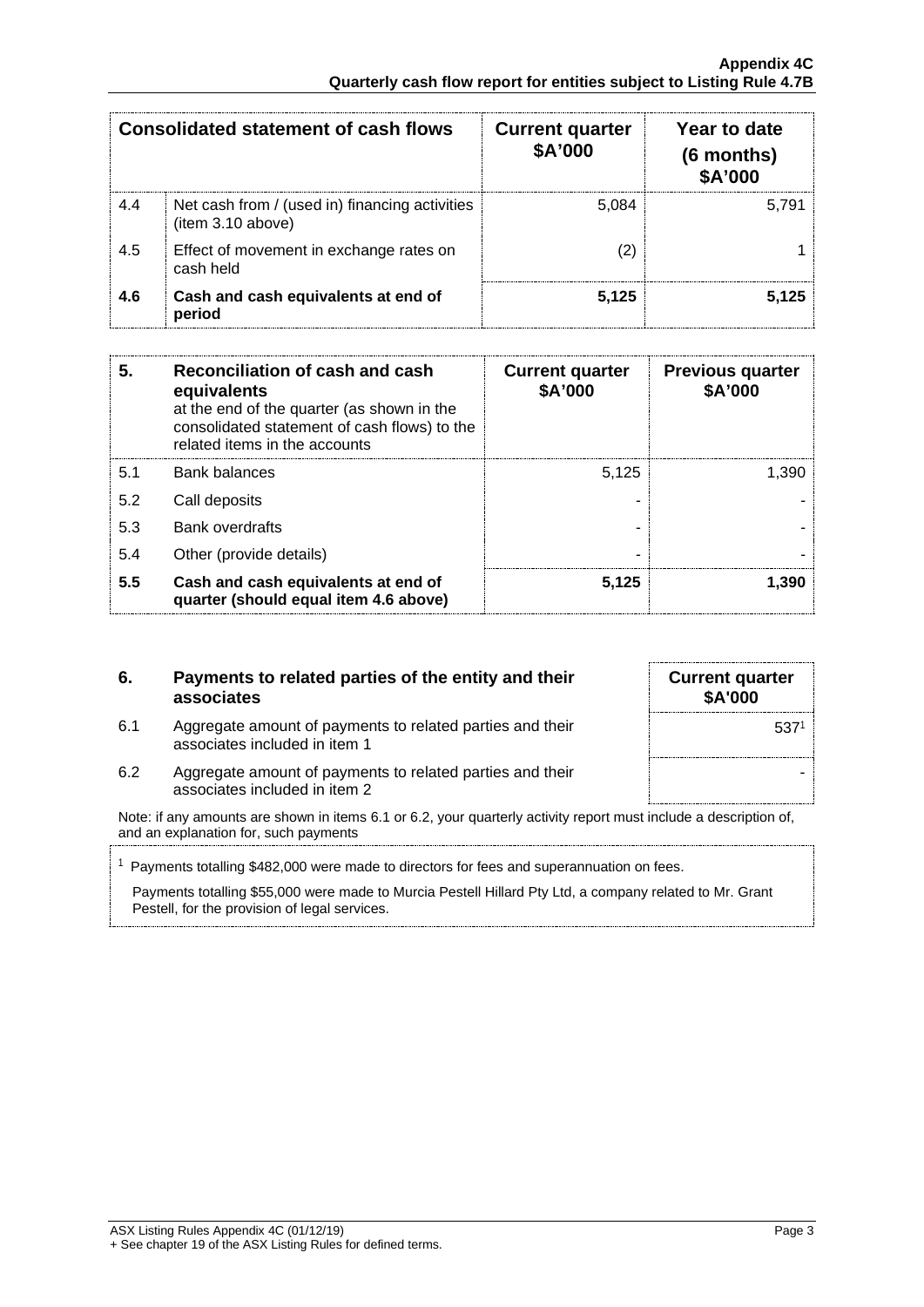# **7. Financing facilities**

*Note: the term "facility' includes all forms of financing arrangements available to the entity. Add notes as necessary for an understanding of the sources of finance available to the entity.*

- 7.1 Loan facilities
- 7.2 Credit standby arrangements
- 7.3 Other (please specify)
- **7.4 Total financing facilities**

| <b>Total facility</b><br>amount at quarter<br>end<br>\$A'000 | Amount drawn at<br>quarter end<br>\$A'000 |
|--------------------------------------------------------------|-------------------------------------------|
|                                                              |                                           |
| 50                                                           |                                           |
|                                                              |                                           |
|                                                              |                                           |

## 7.5 **Unused financing facilities available at quarter end** 50

7.6 Include in the box below a description of each facility above, including the lender, interest rate, maturity date and whether it is secured or unsecured. If any additional financing facilities have been entered into or are proposed to be entered into after quarter end, include a note providing details of those facilities as well.

Business Overdraft Facility of \$49,999 with Australia and New Zealand Banking Group Limited (ANZ) at an interest rate of 10.45%. The facility is unsecured and has no fixed maturity date.

| 8.  | Estimated cash available for future operating activities                     | <b>\$A'000</b> |
|-----|------------------------------------------------------------------------------|----------------|
| 8.1 | Net cash from / (used in) operating activities (Item 1.9)                    | 1,379          |
| 8.2 | Cash and cash equivalents at quarter end (Item 4.6)                          | 5.125          |
| 8.3 | Unused finance facilities available at quarter end (Item 7.5)                | 50             |
| 8.4 | Total available funding (Item $8.2 +$ Item $8.3$ )                           |                |
| 8.5 | Estimated quarters of funding available (Item 8.4 divided by<br>Item $8.1$ ) |                |

- 8.6 If Item 8.5 is less than 2 quarters, please provide answers to the following questions:
	- 1. Does the entity expect that it will continue to have the current level of net operating cash flows for the time being and, if not, why not?

Answer: Not applicable

2. Has the entity taken any steps, or does it propose to take any steps, to raise further cash to fund its operations and, if so, what are those steps and how likely does it believe that they will be successful?

Answer: Not applicable

3. Does the entity expect to be able to continue its operations and to meet its business objectives and, if so, on what basis?

Answer: Not applicable